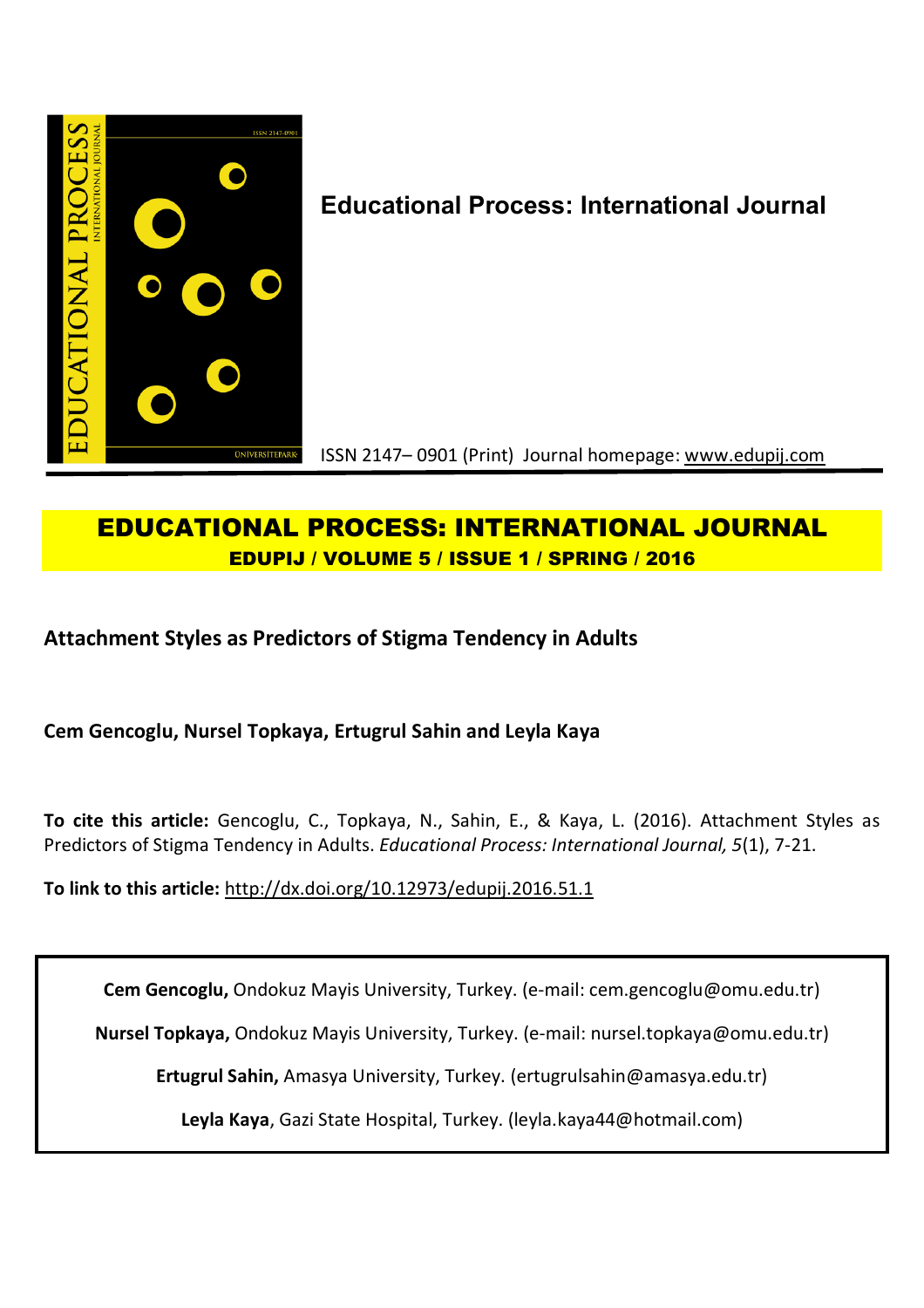# EDUPIJ / VOLUME 5 / ISSUE 1 / 2016 / pp. 7–21.

# **Attachment Styles as Predictors of Stigma Tendency in Adults**

# CEM GENCOGLU, NURSEL TOPKAYA, ERTUGRUL SAHIN and LEYLA KAYA

# **Abstract**

The purpose of this study was to examine the association between attachment styles and stigma in adults. Participants were 361 adults (186 females and 175 males) aged between 18 and 69 (*M*=31.77, *SD*=9.45). Participants completed the measurement instruments for determining their stigmatizing tendencies and attachment styles. Study results showed that, stigma tendencies of people with the secure attachment style are lower for the discrimination and exclusion, prejudgment and psychological health dimensions, and are higher for people with the fearful attachment style for the discrimination and exclusion, labeling and psychological health dimensions. Preoccupied and dismissive attachment styles are also positively associated with prejudgment tendency. Finally, stigma tendencies of males are more likely to be higher than females for the discrimination and exclusion, labeling and psychological health dimensions. Because different attachment styles are related variously to the subscales of stigma in this study, interventions to decrease stigma of individuals can verge to enhancing the quality of mother-child interactions.

**Keywords:** attachment styles, stigma, guidance, adults, counseling.



Fraskef DOI: 10.12973/edupij.2016.51.1

………………………………………........….....………………………………...……………

EDUPIJ / ISSN 2147– 0901 © 2016 Copyright © 2016 by ÜNİVERSİTEPARK Limited edupij.com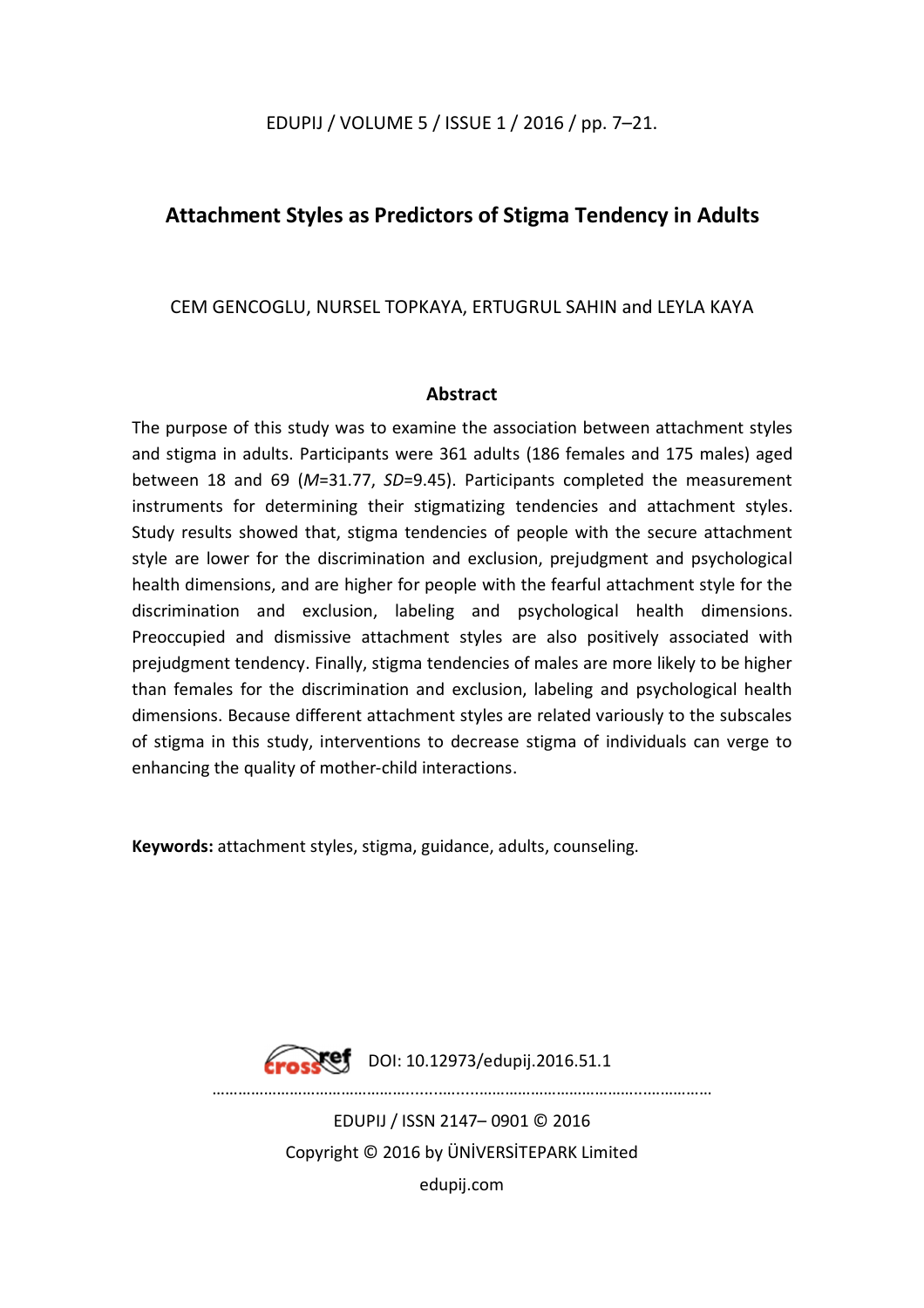#### **Introduction**

According to the World Health Organization (World Health Organization, 2002), stigma and discrimination are main topics worldwide in improving the standards of mental health practices. Many technical developments and social transformations witnessed in daily life may negatively affect stigma tendency. Identifying the determinants of stigma tendency, which is the individual's internal and social area of influence, will have significant contributions in understanding the individual's relationships with the self and the environment, in solving possible questions, in the type of interference and in determining the practices. Hence, the purpose of this study is to examine the relationship between different attachment styles and the sub-dimensions of stigma.

When considered within the social context, the individual is a reflection of public opinion within the society he or she exists. From this point of view, the individual recognizes public opinions and adopts these public opinions, attitudes and behaviors into his or her own life. Although this offers the individual with a secure framework in adapting to society, it can also lead to negative outcomes, both for the individual and for the other people. One of these possible problems is stigma, which is defined as the individual's tendency to displaying the need to marginalize or exclude people who are perceived as different by society (Corrigan, Roe, & Tsang, 2011). Stigma is defined by Goffman (1963) as, perception based on evaluations which the majority of society find odd and which are made about an individual due to features such as a psychological illness, drug use or physical handicap. Goffman (1963), who examines stigma as a process, identifies the process as the communication between an individual's characteristics and the values recognized by society. According to Goffman (1963), stigma emerges when the individual's characteristics and the tendencies accepted by the public contradict with each other (King et al., 2007). The difference between what's normal and what is not even leads to discussions about whether or not the person is human (Green & Sobo, 2000). The perception considering the stigmatized individual as a 'non-human', avoidance of some characteristics of the stigmatized individual and the belief of having to mistreat this person introduces us the fact that stigma considerably affects social relationships, beyond personal perceptions. Due to the distinctive features of stigmatized individuals, it is believed that they carry a sign or trace that belittles or slanders them (Green & Sobo, 2000; Hebl & Dovidio, 2005).

If we are to define the stigma behavior under the three elements, emotion, thought and behavior, of the cognitive structure; the repetitive and negative thoughts of the social structure considering stigmatized individuals, the negative-affective responses resulting from confirming these prejudgments and the behaviors which are displayed due to these prejudgments (Overton & Medina, 2008; Peterson, Barnes, & Duncan, 2008). The terms stigma tendency, discrimination, marginalization and violation of human rights are usually related to each other. Discrimination is defined as individuals being deprived of certain rights and interests due to the stigma and prejudgments asserted by people or groups of society (Green & Sobo, 2000). On the other hand, age, gender, marital status, tribal background, sexual preferences, and lifestyle, along with discrimination, prejudgment and labeling are considered as the dimensions of stigma tendency (Yaman & Gungor, 2013). Goffman's (1963) typology of stigma consists of three dimensions, 'abominations of the body', 'blemishes of individual character' and 'tribal stigma'. While abominations of the body indicate negative attributions to physical appearance, blemishes of individual character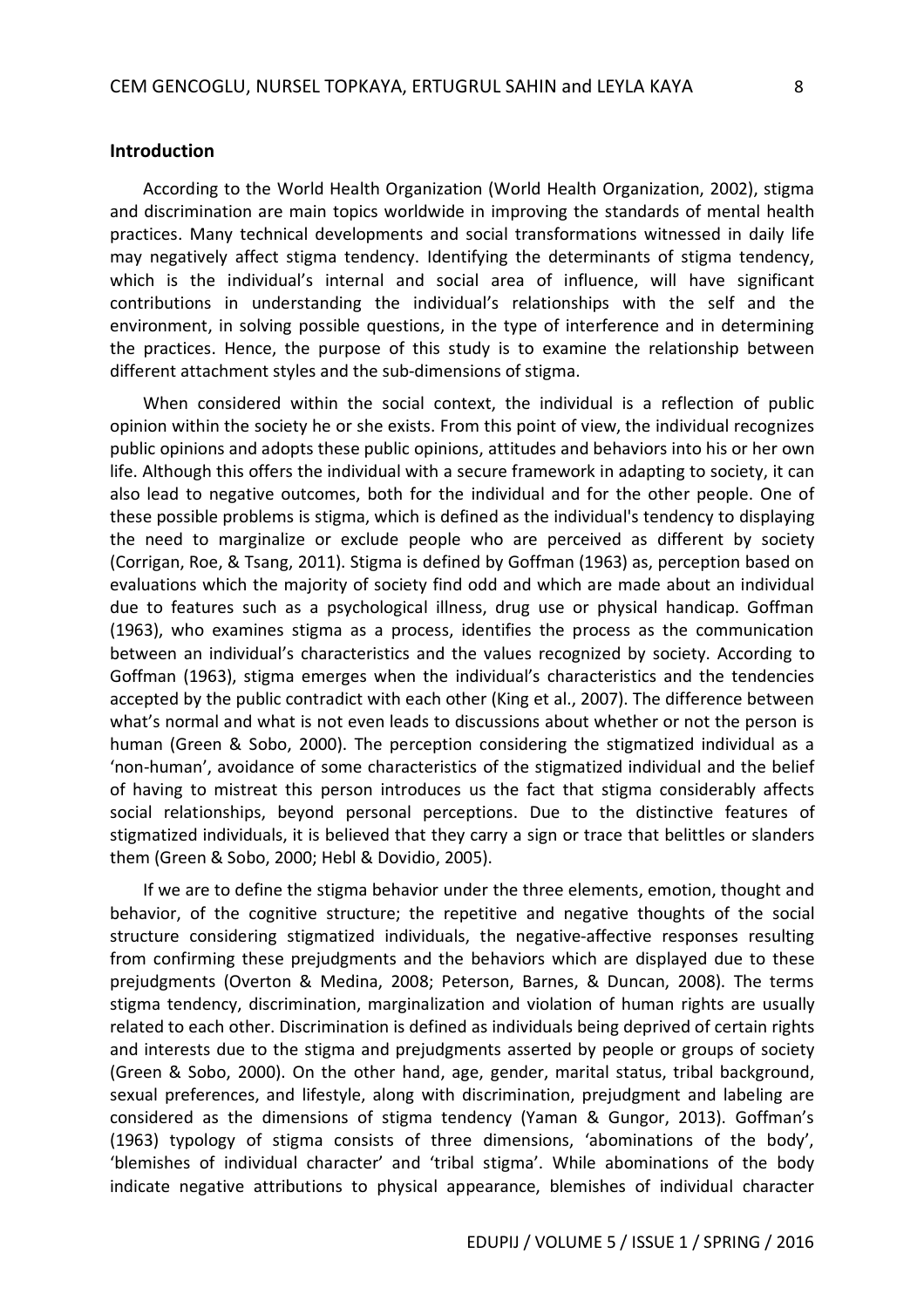indicate negative attributions to the personality traits. Tribal stigma identifies negative attributions concerning a society with specific racial or religious features (Kus-Saillard, 2010).

Distinctive features that cause individuals or groups to be stigmatized can emerge according to time, culture or universal values. While leprosy is not considered a stigma factor today, it is known that diseases such as obesity (Puhl & Heuer, 2010) or HIV/AIDS (Earnshaw, Bogart, Dovidio, & Williams, 2013; Earnshaw, Smith, Chaudoir, Amico, & Copenhaver, 2013) may cause people to be stigmatized. The stigmatized individual may be evident in the social structure with a marginalized and weak self-structure (Meyer, 2003; Miller & Kaiser, 2001). This issue, which is related to the negative attitudes displayed towards the stigmatized person, is accepted by society during the socialization process and leads to an unhealthy social distance (Mueller et al., 2006). With regards to the relationship between stigma tendency and gender, gender is a crucial variable in shaping daily practices and general attitudes and perceptions. Both biologically and sociologically, the individual's gender can be the main determinant for stigma tendency (Topkaya, 2014; Hosgorur & Gecer, 2012).

Attachment is defined as the permanent results that an individual's experience with his or her caregiver during the initial years has on the way the individual approaches his or her own life and interpersonal relationships (Bowlby, 1973; Mikulincer & Shaver, 2007). According to Bowlby's (1973) attachment theory, the moment people are born they seek attachment to people surrounding them and intent to perpetuate relationships with their environment based on love and trust. The attachment which begins during childhood and expands towards adolescence and adulthood progresses from the caregiver/mother to the family, close friends, groups and societies (Bowlby, 1973). Attachment is generally observed when the individual feels afraid, becomes exhausted or feels ill, and the extent of the attachment behavior is related to the attitudes of the attachment figure. Thus, the sensitivity the attachment figure displays to the attaching figure leads to a lifelong observable behavior pattern (Ainsworth, Blehar, Waters, & Wall, 2015). Colleagues who preferred religious/political groups can be initial attachment figures for many people. According to the attachment theory (Bowlby, 1973), children use their infancy experiences and relationships with their mothers as models for all kinds of relationships in their future lives; which is the way the self-model and the others model develop. The self-model is the degree to which the individual sees him/herself as worth loving and precious. The other model is the way an individual perceives other people as reliable and ready to give love and care.

Bartholomew and Horowitz (1991) define adult attachment dimensions as the two internal working models, 'the model of the self' and 'the model of others'. According to this model; there are four different types of attachment styles based on positive and negative opinions towards the self and other people. Attachment styles predict the quality of an individual's relationships for the further stages of life and aim at identifying data which explain how the individual enters, improves and perpetuates relationships with the environment. People with secure attachment are more likely to have positive attitudes towards themselves and other people. They also tend to find themselves worth loving and find other people acceptable and supportive. People with preoccupied attachment styles are more likely to have negative opinions about themselves but positive opinions about others. In other words, they find other people worth loving while finding themselves not. People with dismissive attachment individuals are more likely to be positive towards themselves,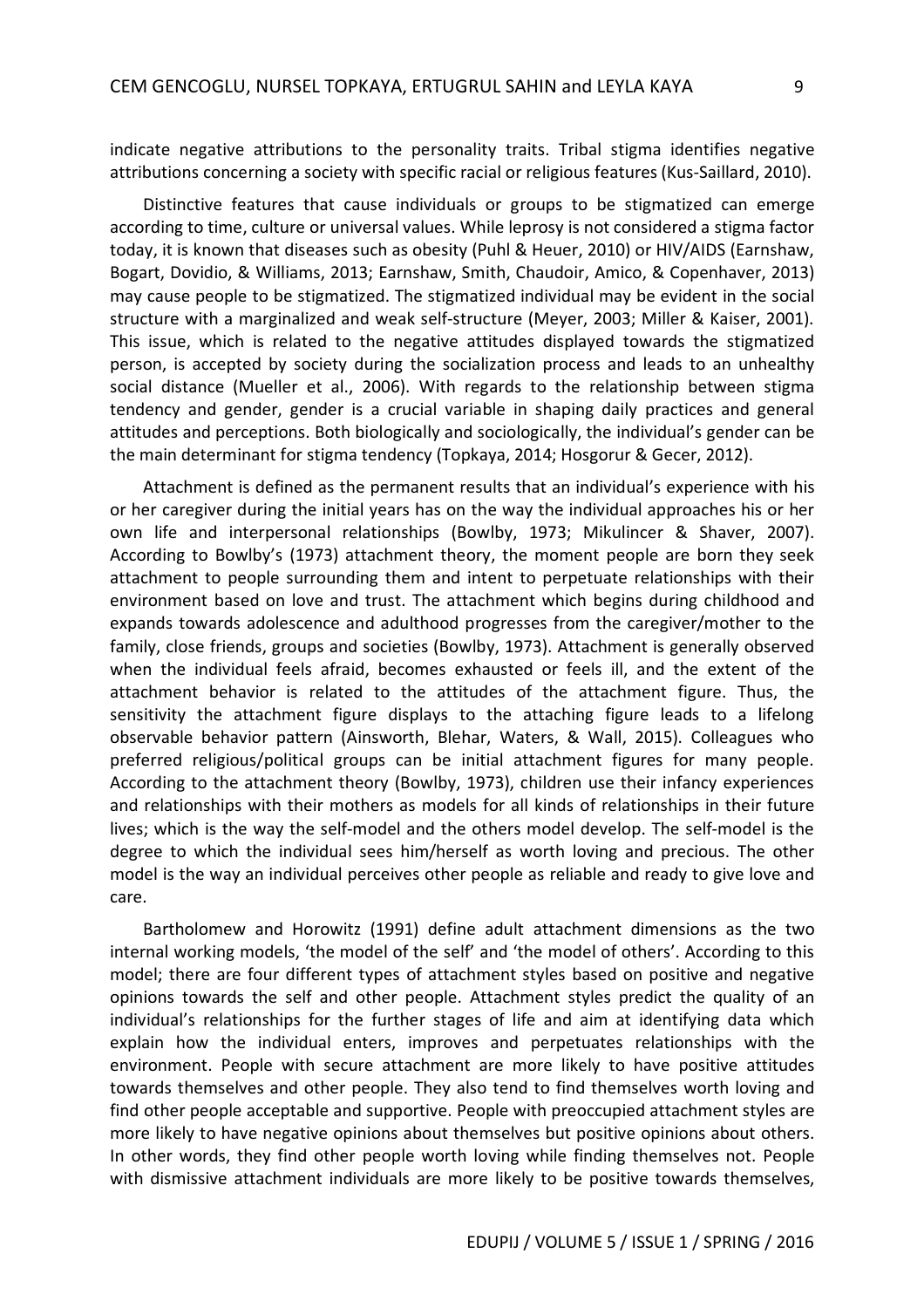but negative towards others. These individuals tend to give particular importance to autonomy need. Unlike the secure attachment style, people with fearful attachment style are more likely to find themselves unworthy of other peoples' love and support, and perceive other people as unacceptable and unreliable (Bartholomew & Shaver, 1998). The self and the others models are rather stable. Although we constantly change with regards to development, the change in the internal working models does not vary considerably. The fact that the past experiences with the attachment figure will determine future experiences to some extent, and the idea that the limitations of the experiences with the figure are predicted, prevent the change in the identified internal working models (Cassidy & Shaver, 2008).

Research has shown that secure attachment individuals display more constructive behaviors in coping with negative feelings during their social relationships (Kobak & Sceery, 1988). This may help them to display constructive, unprejudiced and collective attitudes towards the people around them. Studies examining attachment styles have found that while avoidant and fearful attachments serve as mediators for self-stigma and anxiety for seeking professional psychological help (Nam & Lee, 2015), avoidant and anxious attachment styles were observed to be related to stigma against psychological deficits (Vogel, Shechtman, & Wade, 2010). A study by Tamaki and Takahashi (2013) indicated that, when compared to secure and anxious attachment individuals, avoidant and fearful attachment individuals displayed low levels of social skill. Studies also suggest that attachment styles are correlated with the tendency to depression (Bifulco, Moran, Ball, & Lillie, 2002; Cooley, Van Buren, & Cole, 2010). Moreover, depression and anxiety symptoms are evident more in people with anxious attachment style (Mikulincer & Shaver, 2007), while anxious and avoidant attachment styles are evident in individuals in need of less social support (Shallcross, Frazier, & Anders, 2014).

Despite the developing and changing perception events, the tendency towards stigma continues to be a major problem for every society (Green & Sobo, 2000). It is valuable to examine the relationship between the attachment styles and stigma tendency of adults. Therefore, we predicted that attachment styles, and gender would show significant associations with stigma dimensions. Specifically, secure attachment would be negatively related to the dimensions of the stigma tendency. Contrary to secure attachment, fearful, preoccupied, and dismissive attachment styles would be positively correlated with the dimensions of stigma tendency. Finally, males would show more stigma tendency than females.

## **Methodology**

This research is a quantitative study which examines the relationship between various attachment styles and stigma dimensions. Dependent variables of this study are dimensions of stigma namely, the discrimination and exclusion, labeling, psychological health and prejudgment. The independent variables of this study are gender, secure, fearful, preoccupied and dismissive attachment styles.

Participants of this study comprised of individuals attending various non-governmental organizations which serves to various age and socio-economic groups for social activities such as education, culture, art, etc. in the Ilkadım region in Samsun, Turkey. Samsun is an economically developed and most populous city in the central Black Sea region of Turkey.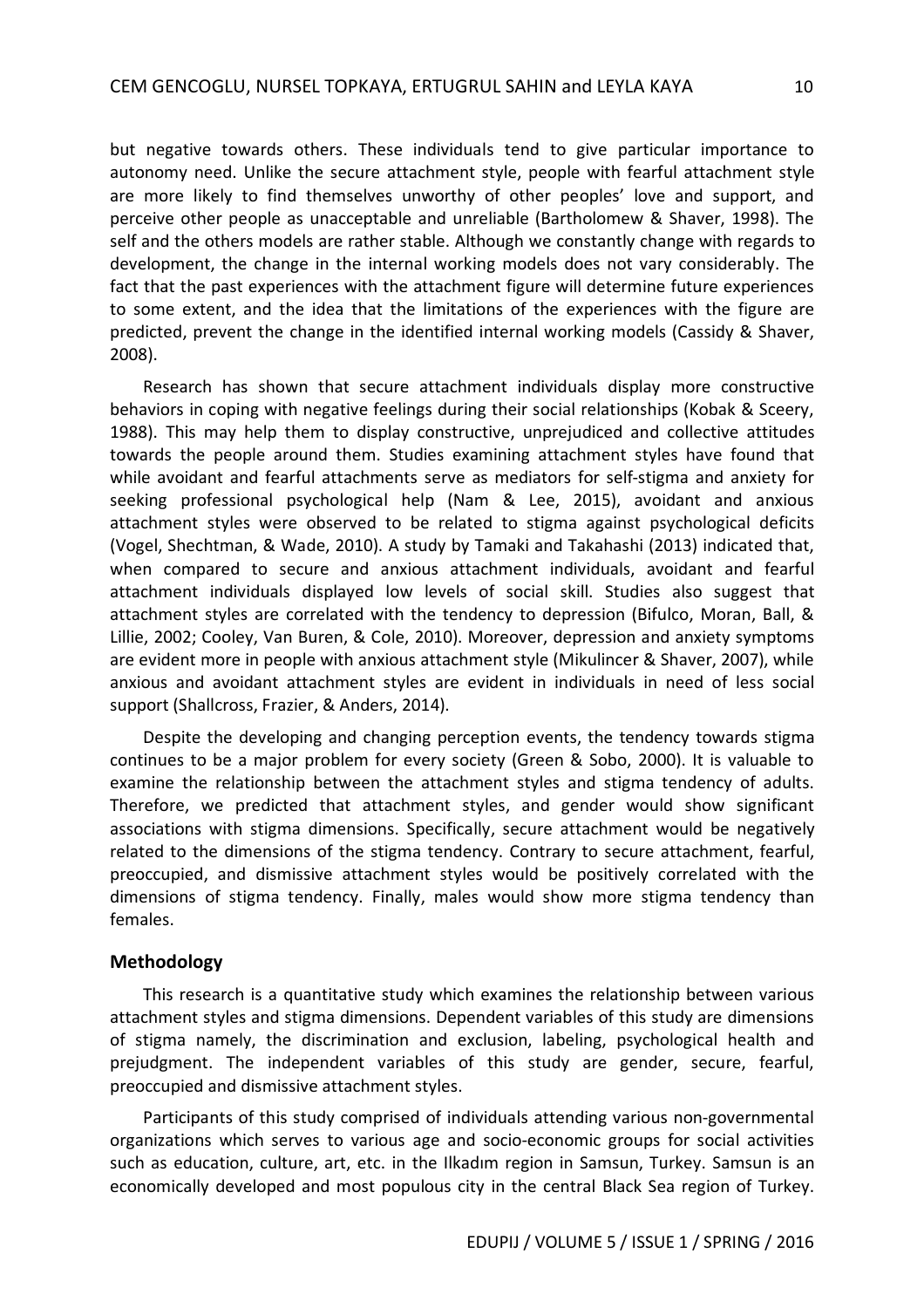Samsun is approximately 400 kilometers from Ankara, the capital of Turkey. The participants were informed about the study's purpose before it was conducted and they were asked to answer the questionnaire voluntarily. The study participants consisted of 361 (186 female and 175 male) adults whose ages ranged between 18 and 69 (*M*=31.77, *SD*=9.45). The educational level of the participants showed that 2.8% received only primary school education, 18.8% were from high schools, and 67.0% graduated from university, whilst 11.4% had obtained masters or doctorate degrees.

The study questionnaire consisted of a personal information form, stigma scale and relationship scales survey. Details on the psychometric properties of these scales are as follows:

*Personal Information Form:* The participants were asked to indicate their age, gender and highest educational attainment level.

*Stigma Scale:* The Stigma Scale, developed by Yaman and Gungor (2013) in the context of Turkish culture, was used in the study to determine the psychological stigma levels of participants. The scale assesses stigma under four dimensions. The first subscale, 'discrimination and exclusion', aims at determining the discrimination and exclusion tendency regarded as a result and an indicator for stigma tendency. The second subscale, 'labeling', aims at assessing the tendency to label individuals with regards to the gender, marital status, age, tribal background, and sexual preferences of the person. The third subscale, 'psychological health', measures the stigma tendency towards individuals with psychological deficit. The fourth subscale, 'prejudgment', measures the stigma tendency towards individuals who have different characteristics such as the tendency for crime, world perspective, seniority, and lifestyle.

The scale's construct validity was examined by the researchers via Exploratory Factor Analysis, and found that the scale consisted of the above mentioned four factors. The four factors explained 43.63% of the total variance. The first subscale (discrimination and exclusion) consists of six items with factor loadings ranged between .47 to .70; the second subscale (labeling) also consists of six items with factor loadings ranged between .52 to .60; the third subscale (psychological health) consists of five items with factor loadings ranged between .50 to .66; and the last subscale (prejudgment) consists of five items with factor loadings ranged between .47 to .64.

Participants answered each statement of the scale by marking Likert-type options ranging from *Totally Disagree* (1) to *Totally Agree* (5). The Cronbach alpha internal consistency coefficient of the scale reported by Yaman and Güngör (2013) was .84. While the scores that could be obtained from the scale's psychological health and prejudgment subdimensions ranged between 5 and 25, they ranged between 6 and 30 for the discrimination and exclusion and the labeling subscales. Higher scores in each subscales indicate higher level stigma tendency for that dimension.

*Relationship Scales Questionnaire (RSQ):* The Relationship Scales Questionnaire (RSQ), developed by Griffin and Bartholomew (1994), was used to determine attachment styles of the participants. The scale was adapted into Turkish culture by Sümer and Güngör (1999). The scale consisted of four subscales to measure the secure, fearful, preoccupied and dismissive attachment styles. RSQ is a seven-point Likert type self-report scale consisting of 17 items. The internal consistency coefficients of RSQ's sub-scales identified by Sumer and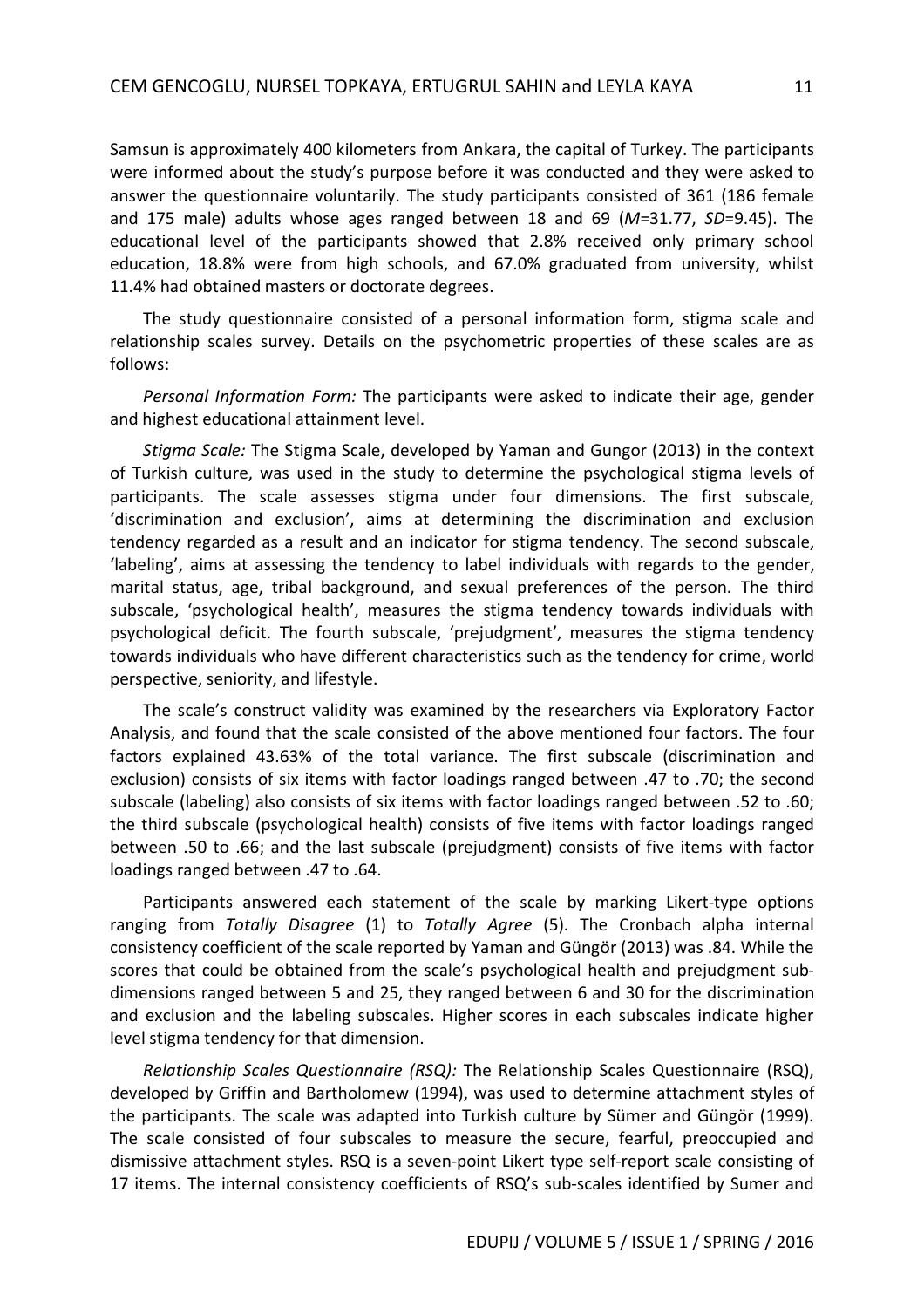Gungor (1999) range between .27 and .61. The scale's test-retest reliability range between .54 and .78. Studies in which the scale was used show that the reliability of the subscales were low. Griffin and Bartholomew (1994) state that the low Cronbach alpha values of the sub-scales may be due to the fact that different models are present in the same style and that the sub-scales were assessed with limited number of items. Although the reliability values of the subscales were low, it was observed that their construct validity were adequate (Griffin & Bartholomew, 1994; Sumer & Gungor, 1999).

Participants answered each statement of the scale and explained to what extent they agree by marking the options ranging from *It totally doesn't describe me* (1) to *It totally describes me* (7). The fifth item is used by two subscales both by being coded reversely and straightforwardly. Thus, questions 1, 4, 9, and 14 measure the fearful style, while questions 2, 5, 12, 13, and 16 measure the dismissive style, and questions 3, 7, 8, 10, and 17 measure the secure style, and finally, questions 5 (reverse scoring), 6, 11, and 15 measure the preoccupied style. The scores which reflect the four attachment styles are calculated by adding the items that measure the styles, and then dividing the total with the number of items in each subscale. Thus, the scores which can be obtained from the subscales range between 1 and 7. The subscale which the individual obtains the highest score denotes his or her attachment style (Sumer & Gungor, 1999).

The questionnaires were administered to participants under the presence and supervision of a study researcher. Participants completed the questionnaire in approximately 20 minutes. Pearson correlation analysis was conducted to determine the relationships between stigma (*discrimination and exclusion, labeling, psychological health,* and *prejudgment*) and the attachment styles (*secure, fearful, preoccupied,* and *dismissive*). Multiple regression analysis was conducted to determine to what extent stigma (*discrimination and exclusion, labeling, psychological health,* and *prejudgment*) was predicted by the attachment styles (*secure, fearful, preoccupied,* and *dismissive*). Before conducting the analyses, accuracy and compatibility of the data, whether or not any outliers were present in the dataset, and the statistical analyses assumptions were examined. In order to determine the outliers in the dataset, scores of the *secure, fearful, preoccupied,* and *dismissive* subscales of the attachment scale and the *discrimination and exclusion, labeling, psychological health,* and *prejudgment* subscales of the stigma scale were transformed into standardized z-values and individuals who obtained scores beyond +3 and -3 were excluded from the dataset, as suggested by Field (2013). A total of 11 outliers, four from the discrimination and exclusion subscale, one from the labeling subscale, one from the psychological health subscale, two from the prejudgment subscale, two from the secure attachment scale, and one from the fearful attachment scale were excluded from the dataset because they obtained scores other than these values.

Field (2013) states that the Pearson correlation coefficient analysis has three assumptions. These are, the data being gathered in an interval scale, the data displaying normal distribution and a linear relationship exist between two variables. The first assumption is related to the research design. Because the sample size was large, based on the suggestions of Tabachnick and Fidell (2012), the second assumptions were examined with Histogram, normal Q-Q plot and Box-Plot graphics and the data were observed to be approximately normally distributed. The last assumption, the linearity, was evaluated by examining the scatter plots between the subscales of stigma and the subscales of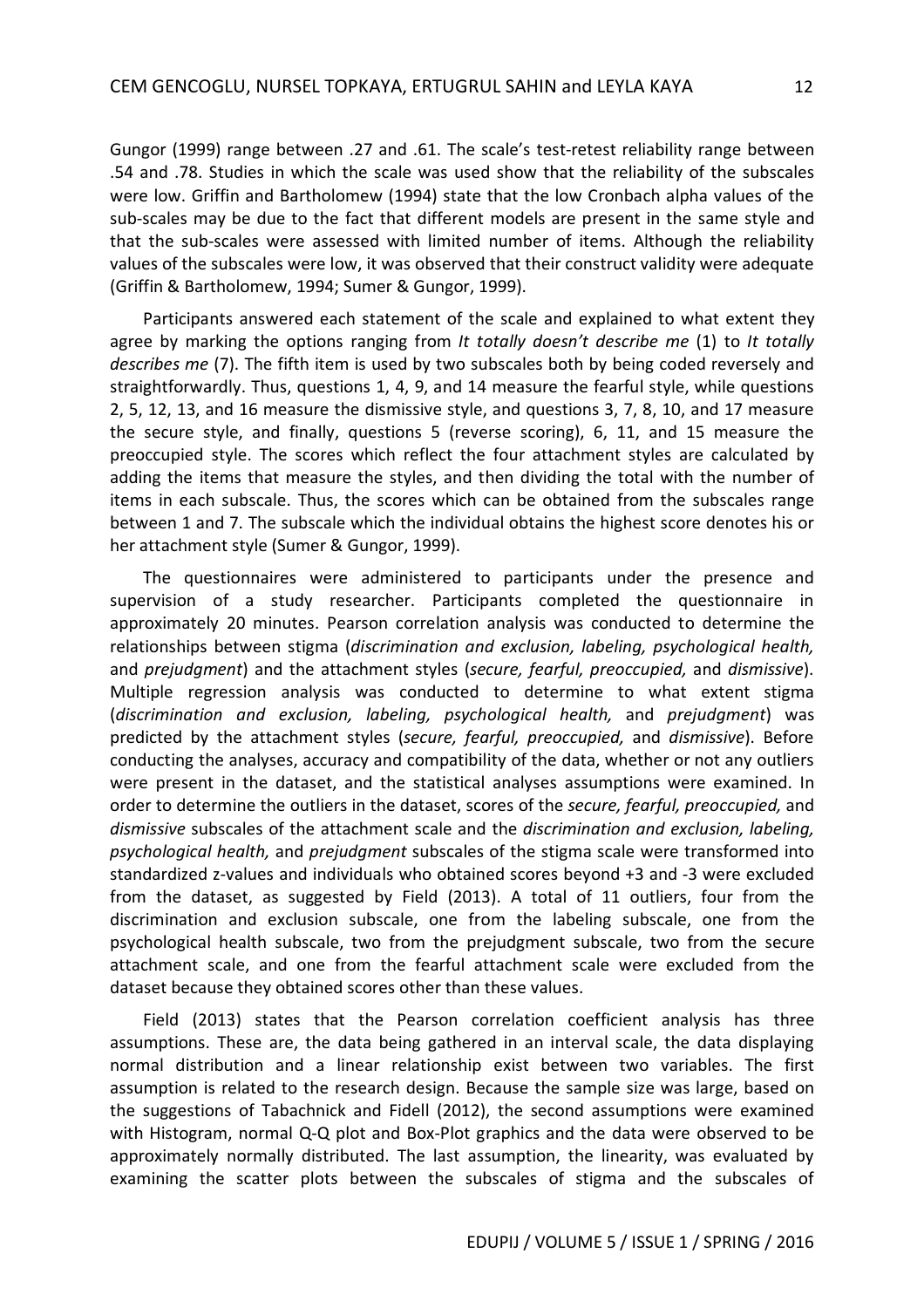attachment. Inspections of the scatter plots revealed that the variables have linear relationships. Pearson correlation coefficient value can range between +1 and -1. Positive relationship between variables indicates that individuals who obtain a high score from one variable tend to obtain a high score from the other variable, whereas a negative relationship indicates that individuals who obtain a high score from one variable tend to obtain a low score from the other variable. Only the variables which resulted with significant relationships in the correlation analysis were included in the regression analysis. Accordingly, the multiple regression analysis has five assumptions; sample size, linearity, heteroscedasticity, normality of error distributions and multicollinearity.

Firstly, sufficient sample size was examined based on Green's (1991) formula and it was observed to be 109 for this study. Because the sample size of this study was 361, this assumption was confirmed. The linearity assumption was examined and confirmed before the correlation analysis, thus, it wasn't reexamined. Heteroscedasticity was tested by examining the scatter diagrams between the residuals of the independent variables and the dependent variables suitable for each regression analysis. The errors were observed to be normally distributed. Normality of errors was tested through the scatter diagrams of unstandardized residuals of each regression analysis, it was observed that error distributions were approximately normally distributed. Finally, VIF and tolerance values were examined to test multicollinearity. This assumption would be confirmed if the tolerance value is above .10 and the VIF value is below 10 (Mooi & Sarstedt, 2011). VIF and tolerance values were observed to be between these ranges in all analyses.

The gender variable and attachment styles were included in the analyses as the dummy variables. Like the Pearson correlation analysis, the beta (β) coefficients of the regression analysis enable interpreting of the relationship, the explained total variance (R<sup>2</sup>) indicates the level of the relationship between variables.

Levine (2013) suggests that statistical analysis results should be provided with effect size estimates. Effect size indicates to what extent results are significant in practice. The effect size classification suggested by Cohen (1992) was used in interpreting the values of the correlation coefficients and the explained variance concerning the models. According to Cohen (1992), .10 correlation indicates low, .30 correlation indicates medium, and .50 and above correlation indicates high effect size. For the  $R^2$ value .02 values indicate low, .13 values indicate medium, and .26 and above values indicate high effect size. Data collection was carried out between March-June, 2014.

## **Findings**

Correlation coefficients, means and standard deviations between the variables are reported in Table 1. As seen, there were no significant relationships between discriminationexclusion and preoccupied attachment (*r* = .10, *p*> .05) and dismissive attachment (*r* = .10, *p*> .05), between labeling and preoccupied attachment (*r* = .03, *p*> .05) and dismissive attachment (*r* = .04, *p*> .05), and between psychological health and dismissive attachment (*r* = -.03, *p*> .05). Similarly, there were no significant relationships between prejudgment and gender (*r* = -.04, *p*> .05).

On the other hand, there was a negative relationship between discrimination-exclusion and secure attachment (*r* = -.15, *p*< .01), but a low level positive relationship between fearful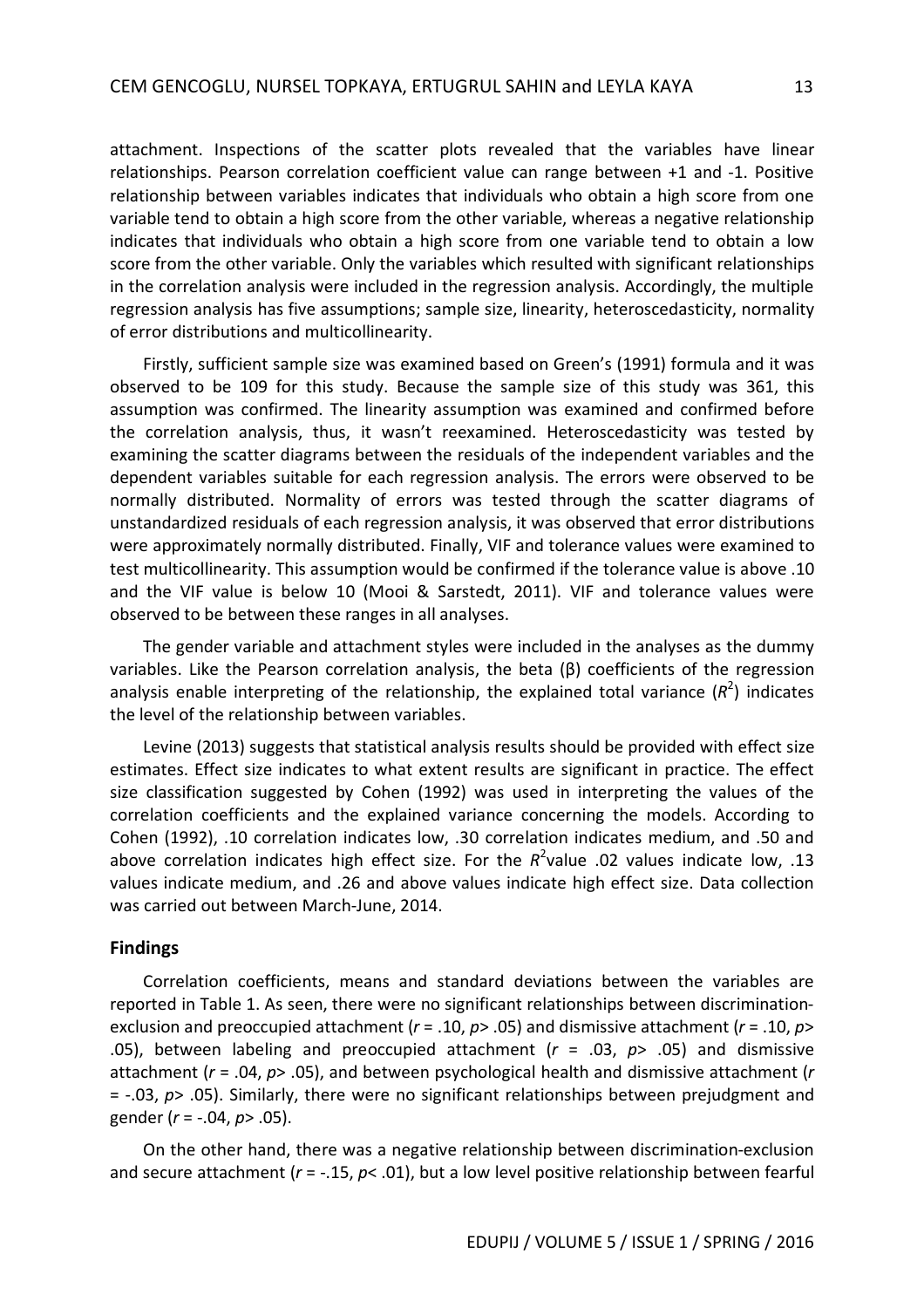$(r = .18, p < .01)$  attachment and gender  $(r = .21, p < .01)$ . There was also a negative relationship between labeling and secure attachment in low magnitude (*r* = -.12, *p*< .05), but there was positive relationship between fearful (*r* = .20, *p*< .01) attachment and gender (*r* = .14, *p*< .01) in small magnitude. There was a negative relationship between psychological health and secure attachment ( $r = -.14$ ,  $p < .01$ ), but there was a small positive relationship between fearful attachment (*r* = .16, *p*< .01) and gender (*r* = .11, *p*< .05). There was a negative relationship between prejudgment and secure attachment (*r* = -.14, *p*< .01), and a small positive relationship between fearful attachment (*r* = .14, *p*< .01), preoccupied attachment (*r* = .15, *p*< .01) and dismissive attachment (*r* = .16, *p*< .01).

|                                            | 1        | $\mathbf{2}$ | 3        | 4        | 5         | 6        | 7       | 8      |
|--------------------------------------------|----------|--------------|----------|----------|-----------|----------|---------|--------|
| 1. Discrimination<br><b>&amp;Exclusion</b> |          |              |          |          |           |          |         |        |
| 2. Labeling                                | $.43**$  |              |          |          |           |          |         |        |
| 3. Psychological<br><b>Health</b>          | $.37**$  | $.46**$      |          |          |           |          |         |        |
| 4. Prejudgment                             | $.24***$ | $.47**$      | $.37***$ |          |           |          |         |        |
| 5. Secure                                  | $.15***$ | $-.12*$      | $-14**$  | $-14**$  |           |          |         |        |
| 6. Fearful                                 | $.18**$  | $.20**$      | $.16***$ | $.14***$ | $-.35***$ |          |         |        |
| 7. Preoccupied                             | .10      | .03          | $.12*$   | $.15***$ | .04       | .02      |         |        |
| 8. Dismissive                              | .10      | .04          | $-.03$   | $.16***$ | .07       | $.35***$ | $-.10$  |        |
| 9. Gender                                  | $.21***$ | $.14***$     | $.11*$   | $-.04$   | $.16***$  | $-.06$   | $.18**$ | $-.04$ |
| <b>Mean</b>                                | 10.28    | 14.72        | 13.34    | 15.28    | 21.75     | 14.43    | 14.56   | 22.42  |
| <b>SD</b>                                  | 3.30     | 3.80         | 3.20     | 3.23     | 4.75      | 4.38     | 4.25    | 5.11   |

Note. \*p< .05, \*\*p< .01.

In order to determine to what extent the discrimination and exclusion, labeling, psychological health, and prejudgment subscales of stigma are predicted by the secure, fearful, preoccupied, and dismissive attachment styles and the gender variable, a series of regression analyses were conducted by discrimination and exclusion, labeling, psychological health, and prejudgment subscales of stigma as dependent variable and the secure, fearful, preoccupied, and dismissive attachment styles as well as the gender variable as the predictors. Multiple regression analysis results presented in Table 2.

|  |                                                |  |  | <b>Table 2.</b> Multiple regression analysis results in predicting discrimination and excluding, |  |
|--|------------------------------------------------|--|--|--------------------------------------------------------------------------------------------------|--|
|  | labeling, psychological health and prejudgment |  |  |                                                                                                  |  |

| <u> uzeran zain</u>                       | ں۔      | В       | <b>Standard</b> | β      |            | $R^2$ | $R^2_{\text{adi}}$ |
|-------------------------------------------|---------|---------|-----------------|--------|------------|-------|--------------------|
|                                           |         |         | Error           |        |            |       |                    |
| <b>Discrimination</b><br><b>Exclusion</b> | Secure  | $-.096$ | .038            | $-14$  | $-2.546*$  | .10   | .09                |
|                                           | Fearful | .111    | .040            | .15    | $2.712**$  |       |                    |
|                                           | Gender  | 1.563   | .336            | .24    | $4.648***$ |       |                    |
| <b>Labeling</b>                           | Secure  | $-.065$ | .044            | $-.08$ | $-1.471$   | .07   | .06                |
|                                           | Fearful | .153    | .047            | .18    | $3.245**$  |       |                    |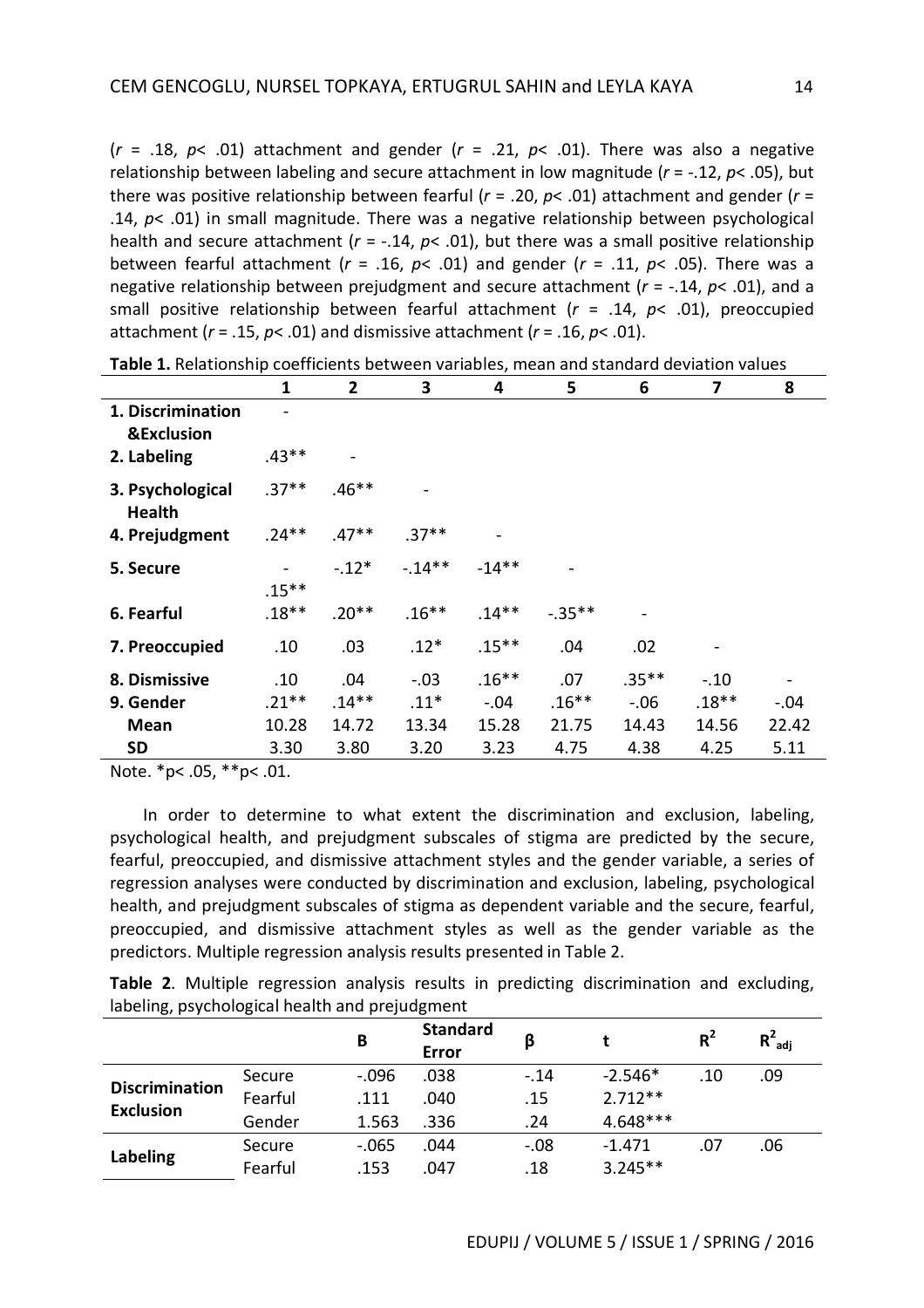|                                |             | B       | <b>Standard</b><br><b>Error</b> | β      | t          | $R^2$ | $R^2_{\text{adi}}$ |
|--------------------------------|-------------|---------|---------------------------------|--------|------------|-------|--------------------|
|                                | Gender      | 1.238   | .393                            | $-.16$ | $3.146**$  |       |                    |
| Psychological<br><b>Health</b> | Secure      | $-.078$ | .038                            | $-.12$ | $-2.080*$  | .06   | .04                |
|                                | Fearful     | .095    | .040                            | .13    | $2.371*$   |       |                    |
|                                | Gender      | .849    | .335                            | .13    | $2.537*$   |       |                    |
| Prejudgment                    | Secure      | $-.104$ | .038                            | $-.15$ | $-2.742**$ | .08   | .07                |
|                                | Fearful     | .015    | .044                            | .02    | .342       |       |                    |
|                                | Preoccupied | .134    | .039                            | .18    | $3.433**$  |       |                    |
|                                | Dismissive  | .113    | .036                            | .18    | $3.193**$  |       |                    |

Note. \*p< .05, \*\*p< .01, \*\*\*p< .001.

First multiple regression analysis showed that secure and fearful attachment styles and gender significantly predict discrimination and exclusion (*F*(3,357) = 12.673, *p*<.01, *R* = .310,  $R^2$  = .096,  $R^2_{adj}$  = .088). This model has a medium effect size and the three variables explained the 9% of total variance. As seen in Table 2, the contribution of secure attachment to the total variance was significant (β = -.14, *t* = -2.546, *p<* .05) and it negatively predicted the discrimination and exclusion behavior. Similarly, the contributions of fearful attachment ( $\beta$  = .15, *t* = 2.712, *p*< .01) and gender (β = -.24, *t* = 4.648, *p*< .01) to the total variance were significant. Both variables positively predicted discrimination and exclusion behaviors.

The second multiple regression analysis revealed that secure and fearful attachment styles and gender significantly predict labeling ( $F(3,357) = 8.531$ ,  $p < .01$ ,  $R = .259$ ,  $R^2 = .067$ ,  $R^2_{\text{adj}}$  = .059). This model has a medium effect and its three variables explained the 7% of total variance. As shown in Table 2, the contribution of secure attachment to the total variance is not significant (β = -.08, *t* = -1.471, *p*> .05). Secure attachment did not significantly predict the labeling behavior. However, the contributions of fearful attachment (β = .18, *t* = 3.245, *p*< .01) and gender (β = .16, *t* = 3.146, *p*< .01) to the total variance was significant. Fearful attachment and gender positively predicted labeling.

The third multiple regression analysis showed that secure and fearful attachment style and gender significantly predicted psychological health (*F*(3,357) = 6.469, *p*< .01, *R* = .227, *R* 2  $=$  .052,  $R^2_{\text{adj}}$  = .044). This model has a medium effect and the three variables explained the 5%oftotal variance. As seen in Table 2, the contribution of secure attachment to the explained variance was significant ( $β = -.12, t = -2.080, p < .05$ ) and secure attachment negatively predicted psychological health behaviors. But the contributions of fearful attachment (β = .13, *t* = 2.371, *p*< .05) and gender (β = .13, *t* = 2.537, *p*< .05) to the explained variance are significant. Both variables positively predicted psychological health behaviors.

The final regression analysis showed that secure, preoccupied and dismissive attachment style significantly predicted prejudgment (*F*(4,356) = 7.711, *p*< .001, *R* = .282, *R* 2 = .080,  $R^2_{\text{adj}}$  = .069). Similar to the other three models, this model also had a medium effect size and the three variables contribution to the explained total variance was 8%. As seen in Table 2, the contribution of secure attachment to the total explained variance is significant (β = -.15, *t* = -2.742, *p*< .01) and secure attachment negatively predicted prejudgment behaviors. However, the contribution of fearful attachment to the total variance was not significant (β = .02, *t* = .342, *p*> .05). These results indicate that fearful attachment does not significantly predict prejudgment behaviors. Contributions of preoccupied attachment ( $\beta$  =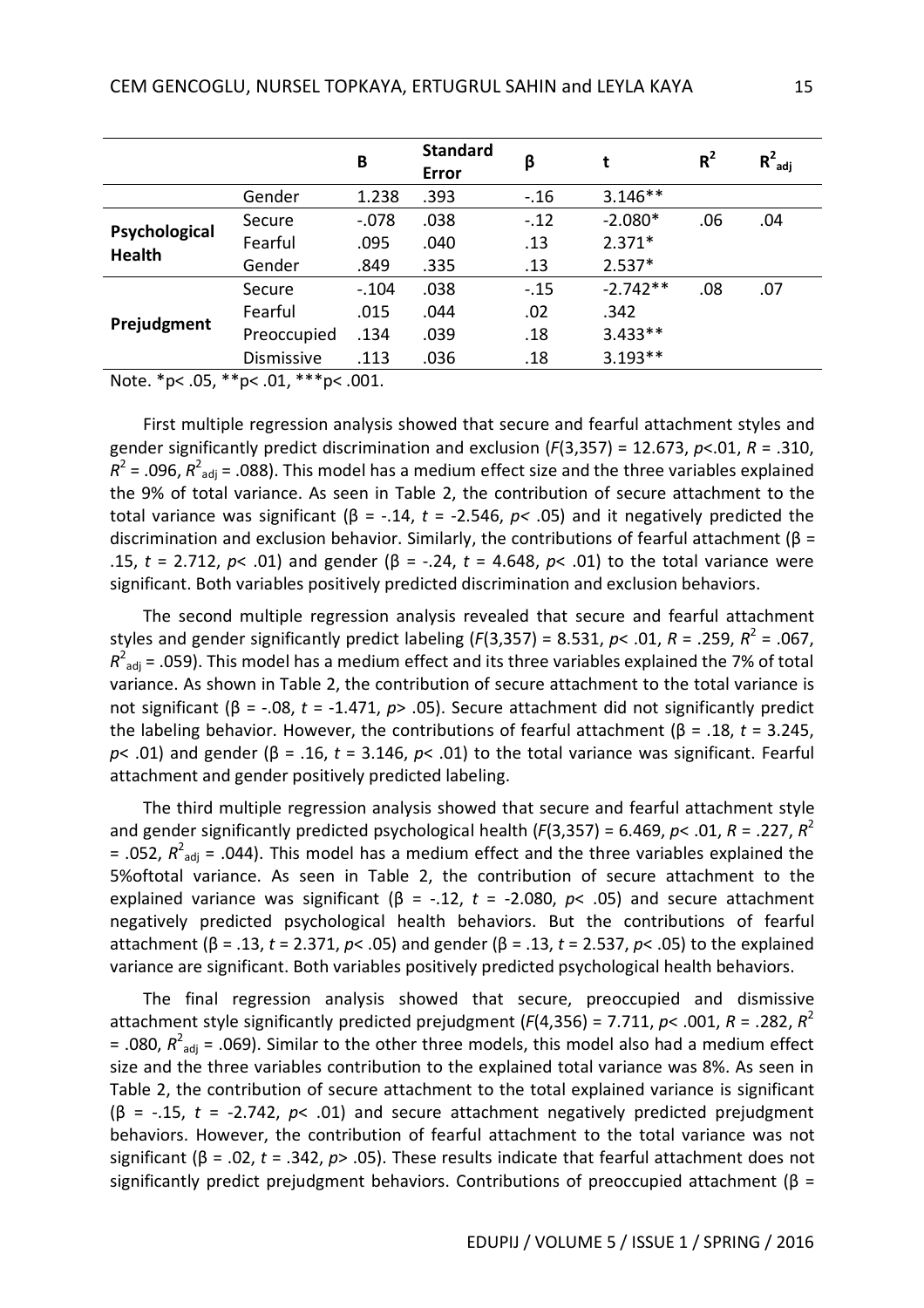.18, *t* = 3.433, *p*< .01) and dismissive attachment (β = .18, *t* = 3.193, *p*< .01) style to the explained total variance were significant. Preoccupied and dismissive attachment styles positively predicted prejudgment.

### **Conclusion and Discussion**

This study examined the relationship between the attachment styles and stigma tendency of adults. Study results indicated that secure attachment style negatively predicted the discrimination and exclusion, prejudgment and psychological health sub-dimensions of stigma. This study results are in line with previous studies, suggesting that individuals with secure attachment styles are more likely to display more positive social relationships (Kobak & Sceery, 1988; Riggs, Jacobovitz, & Hazen, 2002; Zhao et al., 2015). According to Riggs et al. (2002), people with secure attachment style are less neurotic, more extrovert, less anxious and more sincere and have higher coping skills than individuals with insecure attachment styles. Similarly, Zhao et al. (2015) found that secure attached adolescents have lower selfstigmatizing tendencies with regards to receiving psychological help than anxious and dismissive attached adolescents. People with secure attachment style have positive perceptions about themselves and other people. Secure attached individuals also have high self-confidence and self-esteem; find themselves worth loving and tend to perceive other people as acceptable (Bartholomew & Horowitz, 1991). Thus, secure attached individuals are expected to have low stigma tendencies concerning the discrimination, prejudgment and psychological health dimensions.

Study results also showed that people with fearful attachment style are higher for discrimination-exclusion, labeling and psychological health dimensions. This finding supports the adult attachment theory (Bartholomew & Horowitz, 1991). People with fearful attachment style tend to have high anxiety levels, low self-esteem, find other people unreliable and unacceptable (Bartholomew & Horowitz, 1991). Tendency for depression is also high in these individuals (Carnelley, Pietromonaco, & Jaffe, 1994). These studies suggest that fearful attached individuals are willing to enter significant relationships with other people, but avoid this due to the fear of being rejected and the feeling of distrust (Henderson, Bartholomew, & Dutton, 1997). Studies emphasize characteristics of fearful attached individuals such as low self-esteem and difficulty in initiating close relationships (Knox, 1999), distrust in the social environment (Howard & Medway, 2004; Murphy & Bates, 1997), negative stigma tendency towards mentally ill individuals (Zhao et al., 2015) and a criticizing attitudes towards the self (Blatt, 2004). Riggs, Vosvick, and Stallings (2007) underlined that fearful and anxious attached individuals with HIV positive virus have higher stigma levels than people with secure attachment style and that they have a more negative self-image about themselves. The need to hide one's mental illness can be a result of avoiding possible undesired events and the discontent in reminding the individual of the selfprejudgments. The fear of being identified can mostly result with an internal stigma (King et al., 2007). Results of these studies suggest that individuals who have negative opinions about themselves may be carrying and reflecting these opinions due to the environment.

Study results have also shown that preoccupied and dismissive attachment styles were positively correlated with prejudgment behaviors. People with preoccupied attachment tend to have negative opinions about themselves, but positive opinions about others. Dismissive attachment individuals have positive opinions about themselves, but negative opinions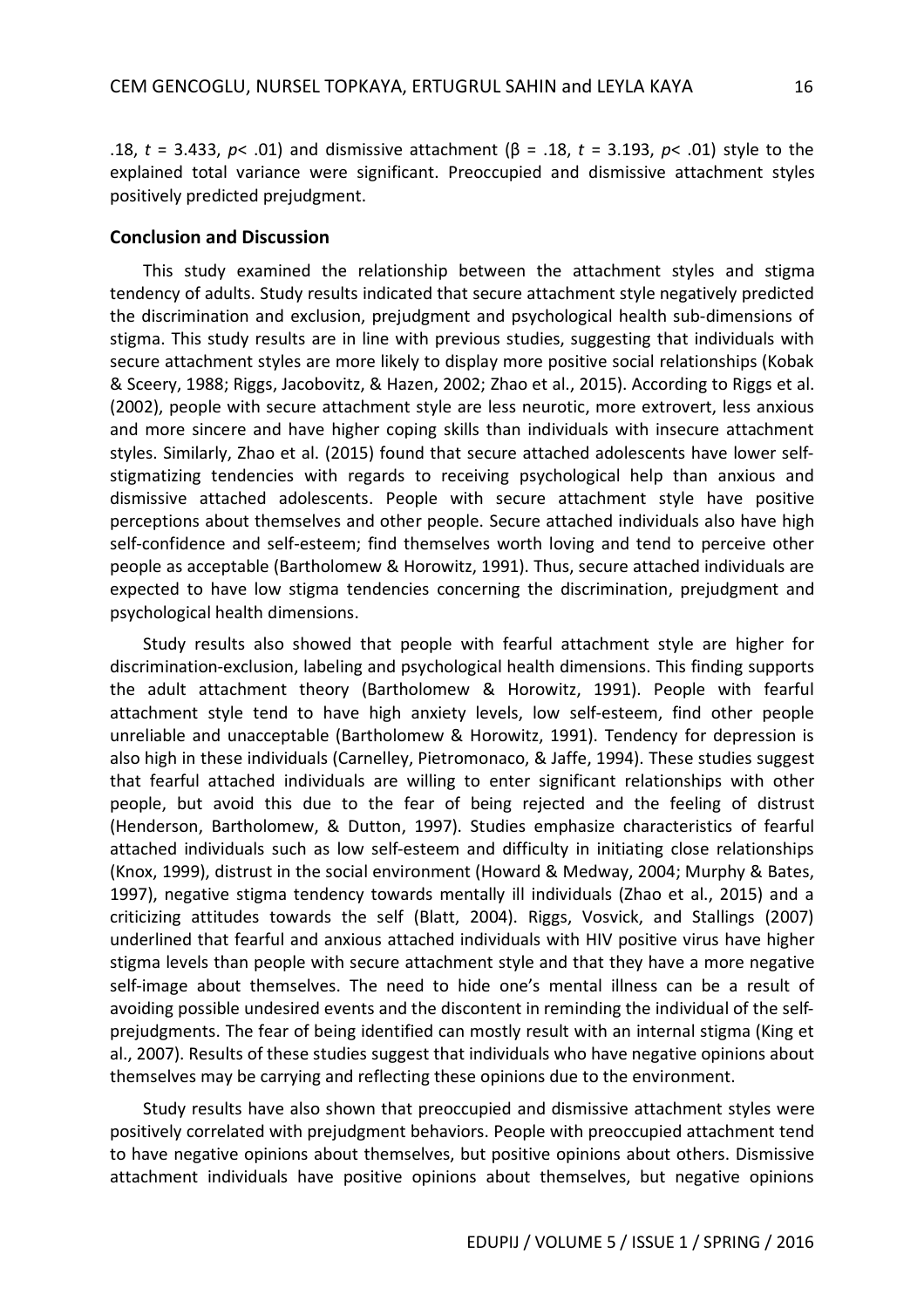about others (Bartholomew & Shaver, 1998). Nam and Lee (2015) suggest that there is a high relationship between preoccupied attachment and social stigma, and between fearful attachment and self-stigma, due to receiving psychological support. According to Nam and Lee (2015), preoccupied individuals are afraid of other people stigmatizing and judging them. Thus, people with preoccupied and dismissive attachment style can be expected to display prejudgment behaviors. In preoccupied attachment style, the negative self-perceptions of the individual leads to positive perceptions about others (Henderson et al., 1997). With regards to all these results, for the prejudgment dimension it can be stated that preoccupied and dismissive individuals, whose opinions about themselves and the environment are not based on reality, can be expected to display stigma tendency on individuals who they define as prone to crime and find as different in appearance and lifestyle.

This study also showed that males are more likely to have higher stigma tendencies than females with regards to the discrimination and exclusion, labeling and psychological health dimensions. These findings are in line with previous research findings examining gender differences (Topkaya, 2014; Hosgorur & Apikoglu, 2013). Topkaya (2014) reported that with regards to receiving psychological help, males are more likely to have higher stigma perceptions than females with respect to self-stigma and social stigma. A similar result was also obtained by Topkaya, Sahin, Dogru-Cabuker, and Okten (2015). These researchers found that, with respect to receiving psychological help, self-stigma is higher in males than in females. Males may have higher stigma tendency levels due to gender roles and cultural factors related to this.

This study has some limitations. Firstly, this study was conducted on a limited number of adults residing in the central Black Sea region of Turkey. Thus, external validity of this study is low. The experiences of the adults in this region may differ from those of the adults who live in other regions of Turkey. In addition, educational level of the participants are higher than the average educational level throughout Turkey (Sahin, Barut, & Ersanli, 2013; Sahin, Barut, Ersanli, & Kumcagiz, 2014). Thus, the results of this study cannot be generalized to people with a low educational level. It could be beneficial to conduct future studies on adult samples residing in larger and different regions and who have different educational backgrounds. Secondly, cross-sectional research design was used in this study. Although cross-sectional studies provide information about the present condition of the studied samples, a causal relationship cannot be made. Thus, future experimental and longitudinal studies on the same sample will be beneficial. Thirdly, the information was collected using a self-report scale for adults. Self-report scales may lead to a number of common method bias such as social desirability (Podsakoff, MacKenzie, Lee, & Podsakoff, 2003). However, this common method bias was tried to be prevented by giving participants the opportunity to maintain identity confidentiality (Podsakoff et al., 2003). However, it may be beneficial to examine these variables with information gathered from different resources such as close friends and family members in future studies.

Improvement in social relationships results from lower tendencies towards stigma. One way of struggling with stigma based on psychological deficits may be to enter into social relationships with other individuals (Overton & Medina, 2008). Stigma tendency expands in societies where a fearful culture is dominant, rather than in societies where relationships are based on principles (Yaman & Gungor, 2013). This issue not only shapes an individual's behavior, but also undertakes the role of determining the relationships with the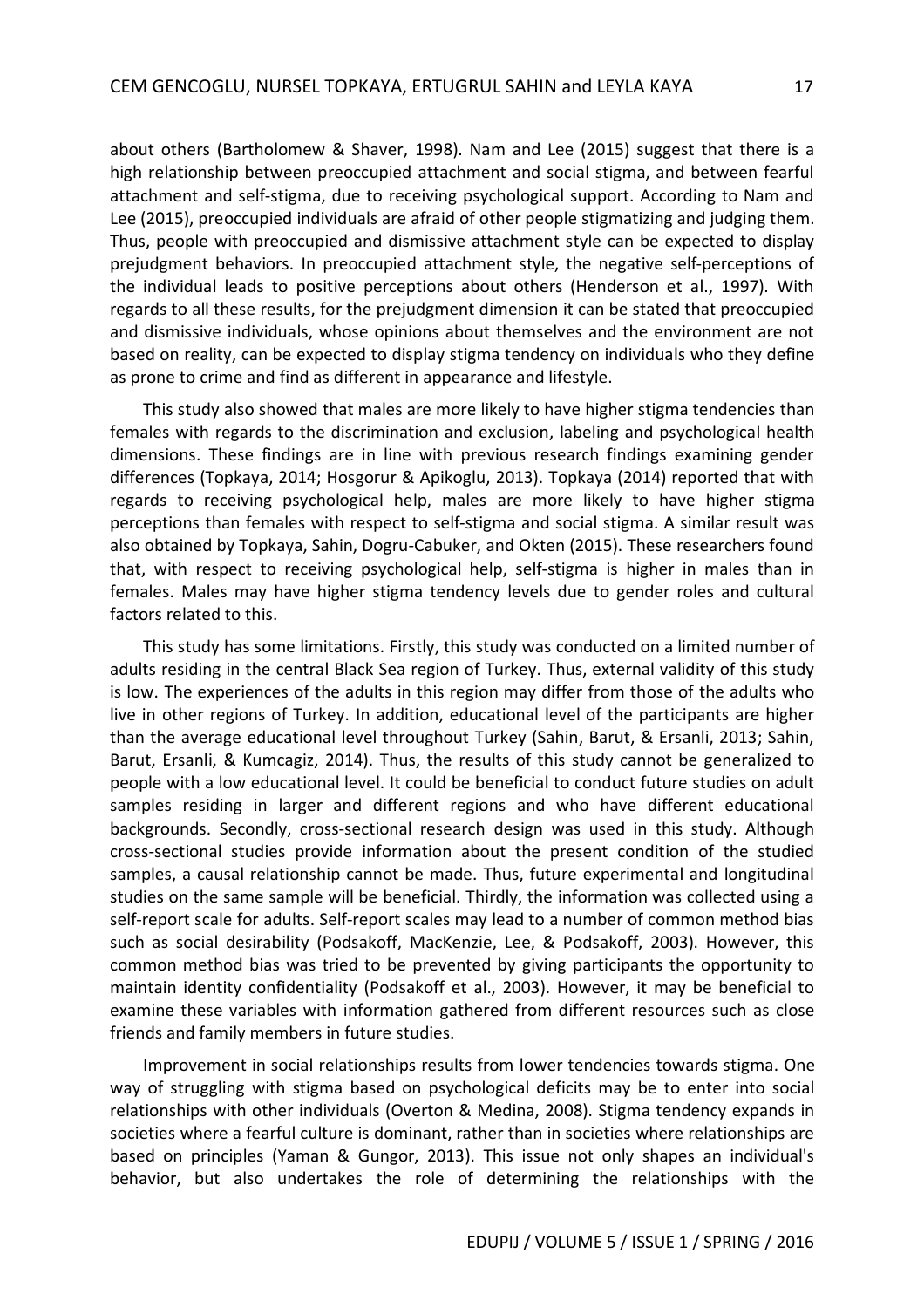environment. The marginalization and discrimination an individual displays to a person within the same society and who has a different shape, condition, or attitude, may evolve into a social acceptance tool. In order to struggle with stigma, a structure based on an accurate and sound information and communication network provided by institutions which offer education and health services, along with precautions against possible destructivedevastating effects is required. The effect of individuals' attachment styles on stigma tendencies should be taken into consideration when planning and implementing psychological counseling and guidance services, offered both at schools and social areas.

In conclusion, it was evident in this study that various attachment styles are related to the sub-dimensions of stigma in different ways. Interventions to decrease stigma tendencies of individuals can verge to enhancing the quality of mother-child interactions.

## **Notes**

Corresponding author: NURSEL TOPKAYA

### **References**

- Ainsworth, M. D. S., Blehar, M., Waters, E., & Wall, S. N. (2015). *Patterns of attachment: A psychological study of the strange situation*. New York: Psychology Press.
- Bartholomew, K., & Horowitz, L. M. (1991). Attachment styles among young adults: A test of a four-category model. *Journal of Personality and Social Psychology*, *61*(2), 226-244.
- Bartholomew, K., & Shaver, P. R. (1998). Methods of assessing adult attachment: Do they converge? In *Attachment theory and close relationships* (pp. 25-45). New York, NY, US: Guilford Press.
- Bifulco, A., Moran, P. M., Ball, C., & Lillie, A. (2002). Adult attachment style. II: Its relationship to psychosocial depressive-vulnerability. *Social Psychiatry and Psychiatric Epidemiology*, *37*(2), 60-67.
- Blatt, S. J. (2004). *Experiences of depression: Theoretical, clinical, and research perspectives* (Vol. xiii). Washington, DC, US: American Psychological Association.
- Bowlby, J. (1973). *Attachment and loss. Separation: Anxiety and anger (Vol. 2)*. New York: Basic Books.
- Carnelley, K. B., Pietromonaco, P. R., & Jaffe, K. (1994). Depression, working models of others, and relationship functioning. *Journal of Personality and Social Psychology*, *66*(1), 127-140.
- Cassidy, J., & Shaver, P. R. (2008). *Handbook of attachment: theory, research, and clinical applications* (Second edition). New York: Guilford Press.
- Cohen, J. (1992). A power primer. *Psychological Bulletin*, *112*(1), 155-159.
- Cooley, E. L., Van Buren, A., & Cole, S. P. (2010). Attachment styles, social skills, and depression in college women. *Journal of College Counseling*, *13*(1), 50-62.
- Corrigan, P. W., Roe, D., & Tsang, H. W. H. (2011). *Challenging the stigma of mental illness lessons for therapists and advocates*. Chichester, West Sussex, UK: John Wiley & Sons.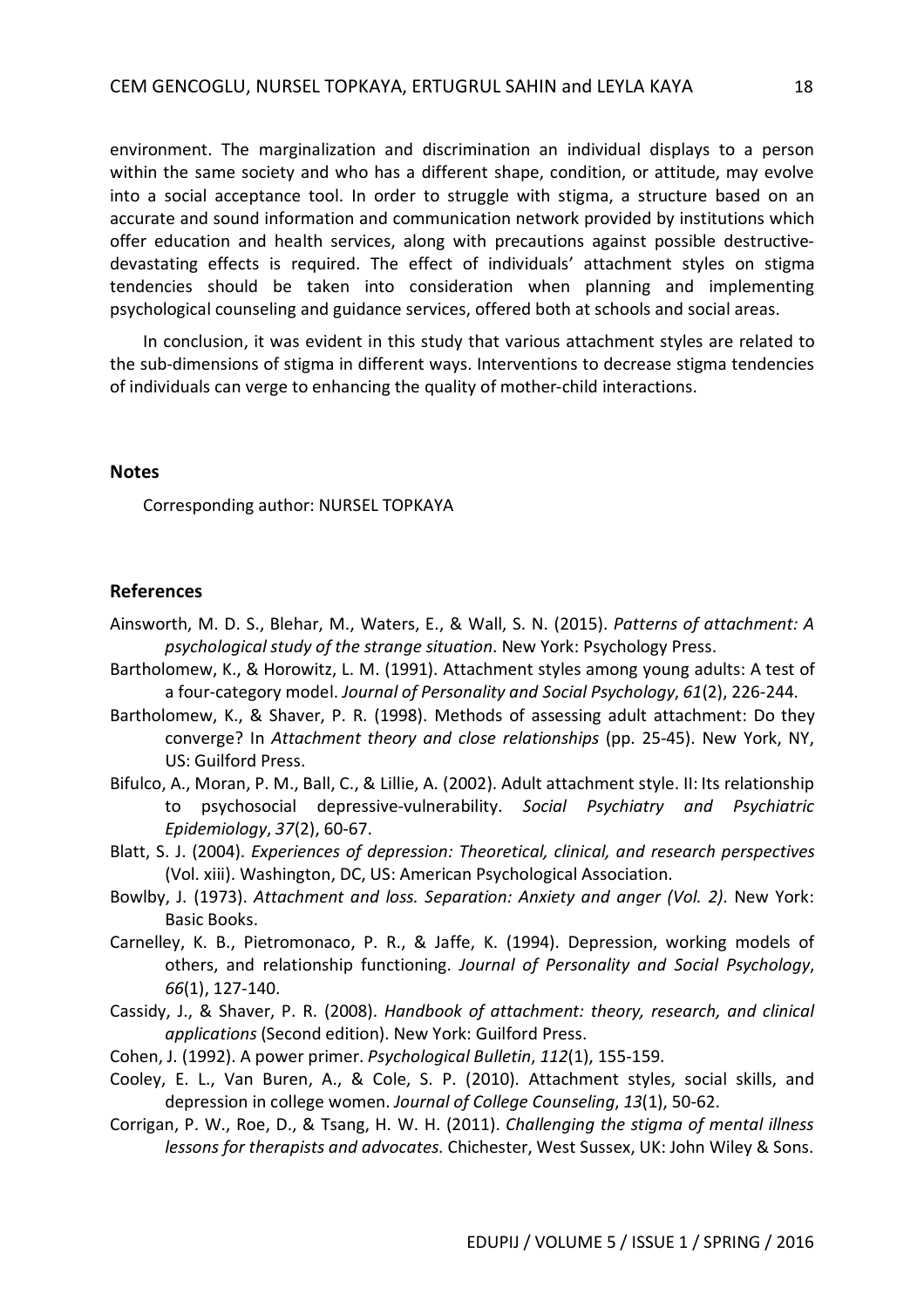- Earnshaw, V. A., Bogart, L. M., Dovidio, J. F., & Williams, D. R. (2013). Stigma and racial/ethnic HIV disparities: Moving toward resilience. *American Psychologist*, *68*(4), 225-236.
- Earnshaw, V. A., Smith, L. R., Chaudoir, S. R., Amico, K. R., & Copenhaver, M. M. (2013). HIV stigma mechanisms and well-being among PLWH: A test of the HIV stigma framework. *AIDS and Behavior*, *17*(5), 1785-1795.
- Field, A. P. (2013). *Discovering statistics using IBM SPSS statistics* (4th ed.). London: Sage.
- Goffman, E. (1963). *Stigma; notes on the management of spoiled identity.* London: Penguin Books.
- Green, G., & Sobo, E. J. (2000). *The endangered self-managing the social risk of HIV*. London; New York: Routledge.
- Green, S. B. (1991). How many subjects does it take to do a regression analysis?. *Multivariate Behavioral Research*, *26*(3), 499-510.
- Griffin, D. W., & Bartholomew, K. (1994). Models of the self and other: Fundamental dimensions underlying measures of adult attachment. *Journal of Personality and Social Psychology*, *67*(3), 430-445.
- Hebl, M. R., & Dovidio, J. F. (2005). Promoting the "Social" in the examination of social stigmas. *Personality and Social Psychology Review*, *9*(2), 156-182.
- Henderson, A. J. Z., Bartholomew, K., & Dutton, D. G. (1997). He loves me; he loves me not: Attachment and separation resolution of abused women. *Journal of Family Violence*, *12*(2), 169-191.
- Hosgorur, T., & Gecer, A. (2012). Gifted Students' Views About Teachers' Desired Characteristics. *Educational Process: International Journal, 1*(1-2), 39-49.
- Hosgorur, T., & Apikoglu, S. (2013). Relationship Between School Administrators' Anxiety Levels for Authority Use and Burnout Levels. *Educational Process: International Journal, 2*(1-2), 19-35.
- Howard, M. S., & Medway, F. J. (2004). Adolescents' attachment and coping with stress. *Psychology in the Schools*, *41*(3), 391-402.
- King, M., Dinos, S., Shaw, J., Watson, R., Stevens, S., Passetti, F.,…Serfaty, M. (2007). The Stigma Scale: Development of a standardised measure of the stigma of mental illness. *The British Journal of Psychiatry*, *190*(3), 248-254.
- Knox, J. (1999). The relevance of attachment theory to a contemporary Jungian view of the internal world: internal working models, implicit memory and internal objects. *Journal of Analytical Psychology*, *44*(4), 511-530.
- Kobak, R. R., & Sceery, A. (1988). Attachment in late adolescence: Working models, affect regulation, and representations of self and others. *Child Development*, *59*(1), 135- 146.
- Kus-Saillard, E. (2010). Psychiatrist views on stigmatization toward people with mental illness and recommendations. *Turkish Journal of Psychiatry*, *21*(1), 14-24.
- Levine, T. R. (2013). A defense of publishing nonsignificant (ns) results. *Communication Research Reports*, *30*(3), 270-274.
- Meyer, I. H. (2003). Prejudice, social stress, and mental health in lesbian, gay, and bisexual populations: Conceptual issues and research evidence. *Psychological Bulletin*, *129*(5), 674-697.
- Mikulincer, M., & Shaver, P. R. (2007). *Attachment in adulthood: Structure, dynamics, and change*. New York, NY, US: Guilford Press.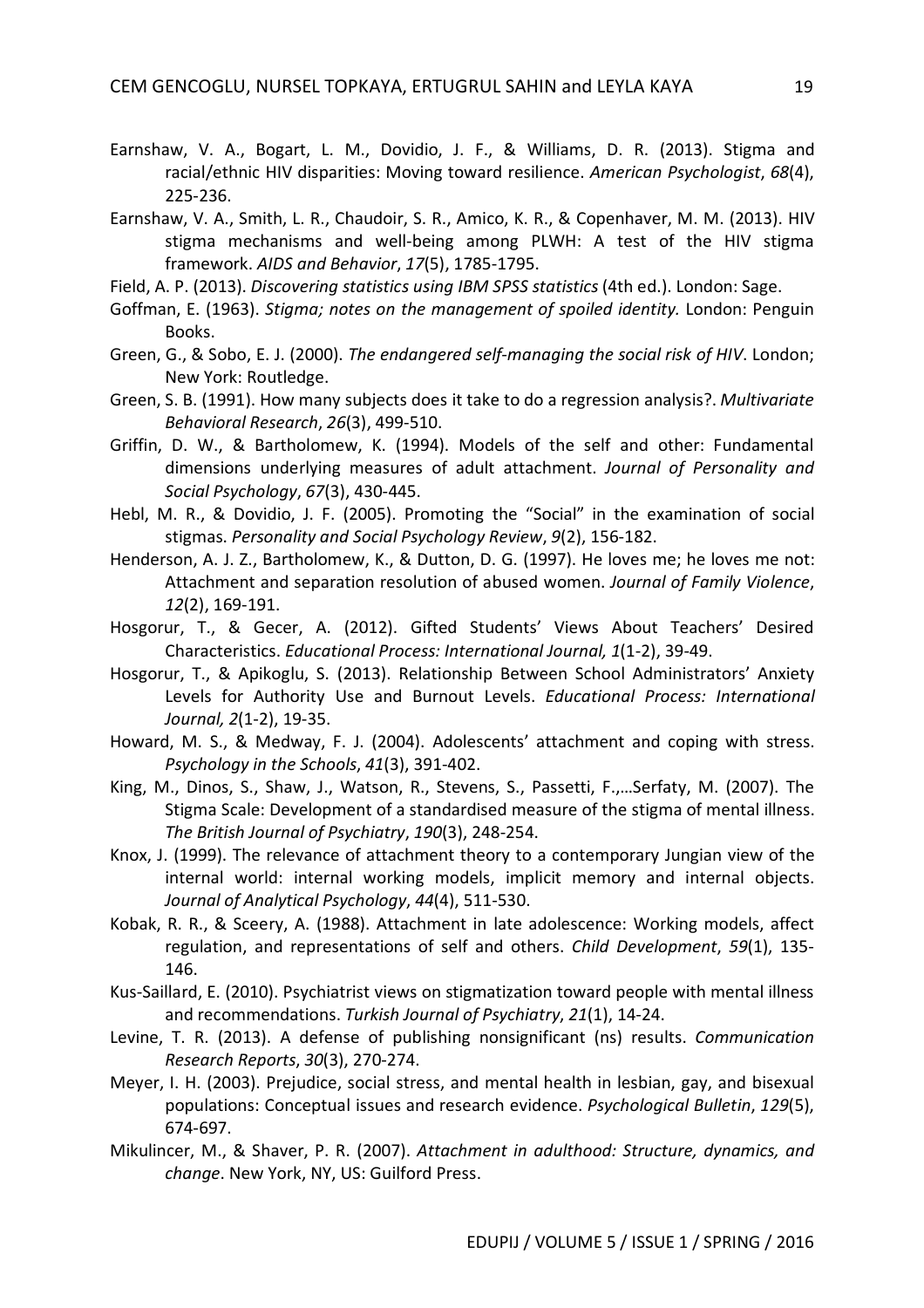- Miller, C. T., & Kaiser, C. R. (2001). A theoretical perspective on coping with stigma. *Journal of Social Issues*, *57*(1), 73-92.
- Mooi, E., & Sarstedt, M. (2011). *A concise guide to market research: The process, data, and methods using IBM SPSS statistics*. Berlin: Springer.
- Mueller, B., Nordt, C., Lauber, C., Rueesch, P., Meyer, P. C., & Roessler, W. (2006). Social support modifies perceived stigmatization in the first years of mental illness: A longitudinal approach. *Social Science & Medicine*, *62*(1), 39-49.
- Murphy, B., & Bates, G. W. (1997). Adult attachment style and vulnerability to depression. *Personality and Individual Differences*, *22*(6), 835-844.
- Nam, S. K., & Lee, S. M. (2015). The role of attachment and stigma in the relationship between stress and attitudes toward counseling in South Korea. *Journal of Counseling & Development*, *93*(2), 212-224.
- Overton, S. L., & Medina, S. L. (2008). The stigma of mental illness. *Journal of Counseling & Development*, *86*(2), 143-151.
- Peterson, D., Barnes, A., & Duncan, C. (2008). *Fighting shadows: Self-stigma and mental illness*. Auckland, N.Z.: Mental Health Foundation.
- Podsakoff, P. M., MacKenzie, S. B., Lee, J.-Y., & Podsakoff, N. P. (2003). Common method biases in behavioral research: A critical review of the literature and recommended remedies. *Journal of Applied Psychology*, *88*(5), 879-903.
- Puhl, R. M., & Heuer, C. A. (2010). Obesity stigma: Important considerations for public health. *American Journal of Public Health*, *100*(6), 1019-1028.
- Riggs, S. A., Jacobovitz, D., & Hazen, N. (2002). Adult attachment and history of psychotherapy in a normative sample. *Psychotherapy: Theory, Research, Practice, Training*, *39*(4), 344-353.
- Riggs, S. A., Vosvick, M., & Stallings, S. (2007). Attachment style, stigma and psychological distress among HIV+ adults. *Journal of Health Psychology*, *12*(6), 922-936.
- Sahin, E., Barut, Y., & Ersanli, E. (2013). Parental education level positively affects selfesteem of Turkish adolescents. *Journal of Education and Practice*, *4*(20), 87-97.
- Sahin, E., Barut, Y., Ersanli, E., & Kumcagiz, H. (2014). Self-esteem and social appearance anxiety: An investigation of secondary school students. *Journal of Basic and Applied Scientific Research*, *4*(3), 152-159.
- Shallcross, S. L., Frazier, P. A., & Anders, S. L. (2014). Social resources mediate the relations between attachment dimensions and distress following potentially traumatic events. *Journal of Counseling Psychology*, *61*(3), 352-362.
- Sumer, N., & Gungor, D. (1999). Psychometric evaluation of adult attachment measures on Turkish samples and a cross-cultural comparison. *Turkish Journal of Psychology*, *14*(43), 71-109.
- Tabachnick, B. G., & Fidell, L. S. (2012). *Using multivariate statistics* (6th ed.). Harlow, Essex: Pearson Education.
- Tamaki, K., & Takahashi, J. (2013). The relationship between adult attachment style and social skills in terms of the four-category model of attachment style. *International Journal of Humanities and Social Science*, *3*(19), 84-90.
- Topkaya, N. (2014). Gender, self-stigma, and public stigma in predicting attitudes toward psychological help-seeking. *Educational Sciences: Theory & Practice*, *14*(2), 480-487.
- Topkaya, N., Sahin, E., Dogru-Cabuker, N., & Okten, M. (2015). Egitim fakultesi ogrencilerinde psikolojik yardim alma niyetinin yordayicisi olarak kendini damgalama,